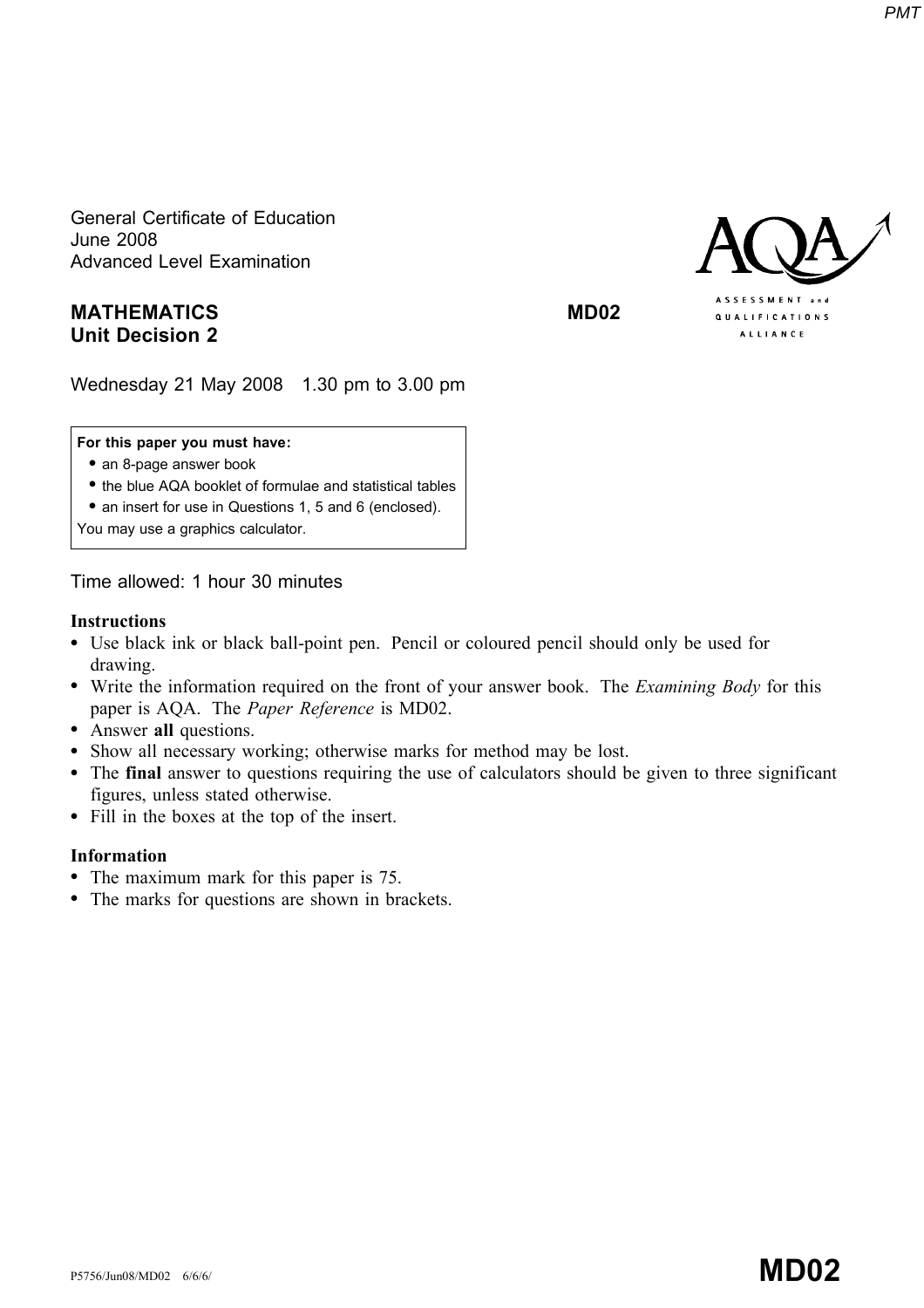#### Answer all questions.

1 [Figures 1 and 2, printed on the insert, are provided for use in this question.]

The following diagram shows an activity network for a project. The time needed for each activity is given in days.



- (a) Find the earliest start time and the latest finish time for each activity and insert their values on **Figure 1.** (4 marks)
- (b) Find the critical paths and state the minimum time for completion. (3 marks)
- (c) On Figure 2, draw a cascade diagram (Gantt chart) for the project, assuming each activity starts as early as possible. (3 marks)
- (d) Activity  $C$  takes 5 days longer than first expected. Determine the effect on the earliest start time for other activities and the minimum completion time for the project.

(2 marks)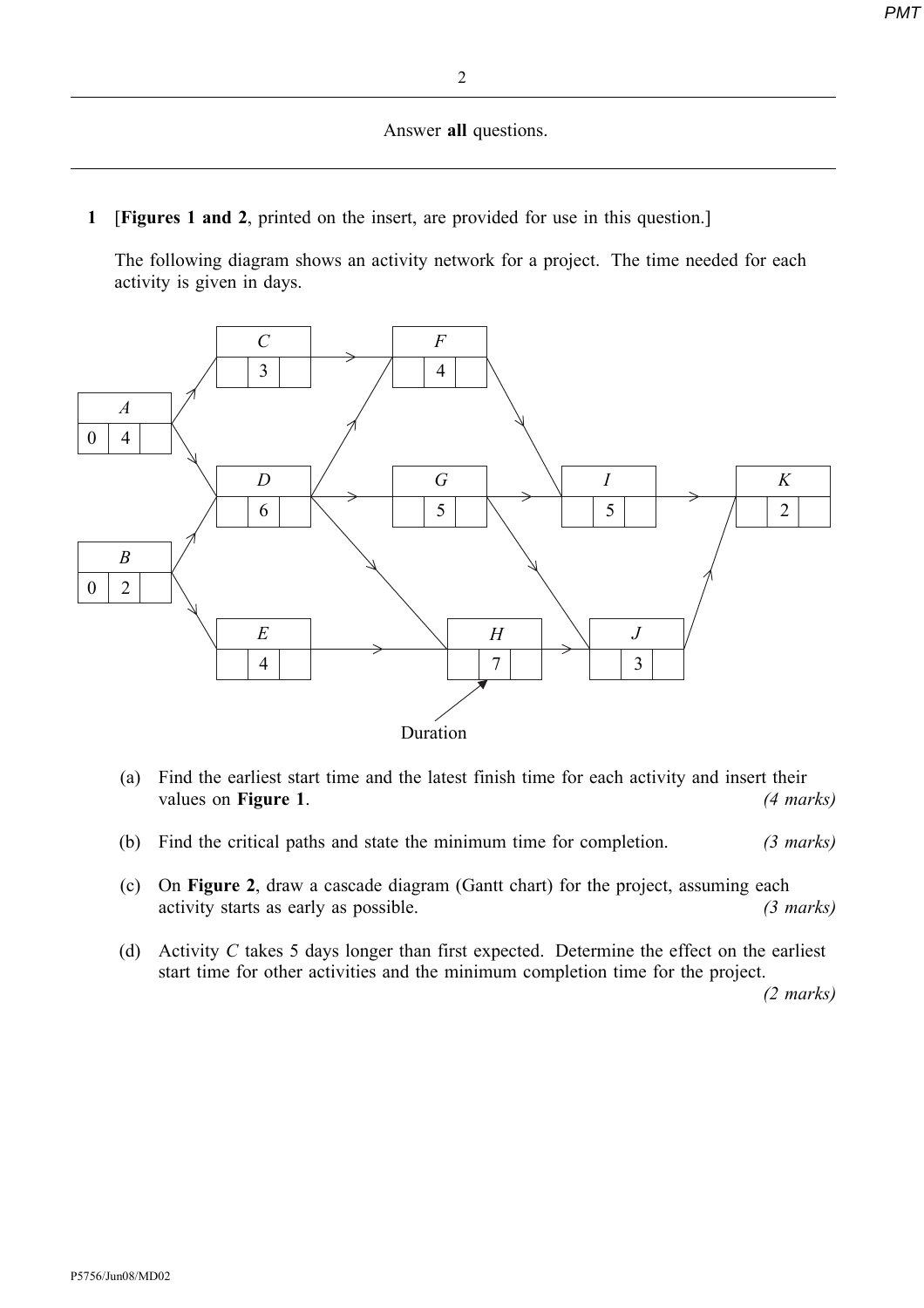|        | <b>Alice</b> | Baji | Cath | Dip | Ede |
|--------|--------------|------|------|-----|-----|
| Game 1 | 17           | 16   | 19   | 17  | 20  |
| Game 2 | 20           | 13   | 15   | 16  | 18  |
| Game 3 | 16           | 17   | 15   | 18  | 13  |
| Game 4 | 13           | 14   | 18   | 15  | 17  |
| Game 5 | 15           | 16   | 20   | 16  | 15  |

2 The following table shows the scores of five people, Alice, Baji, Cath, Dip and Ede, after playing five different computer games.

Each of the five games is to be assigned to one of the five people so that the total score is maximised. No person can be assigned to more than one game.

- (a) Explain why the Hungarian algorithm may be used if each number,  $x$ , in the table is replaced by  $20 - x$ . (2 marks)
- (b) Form a new table by subtracting each number in the table above from 20, and hence show that, by reducing columns first and then rows, the resulting table of values is as below.

- (c) Show that the zeros in the table in part (b) can be covered with one horizontal and three vertical lines. Hence use the Hungarian algorithm to reduce the table to a form where five lines are needed to cover the zeros. (3 marks)
- (d) Hence find the possible allocations of games to the five people so that the total score is maximised. (4 marks)
- (e) State the value of the maximum total score. (1 mark)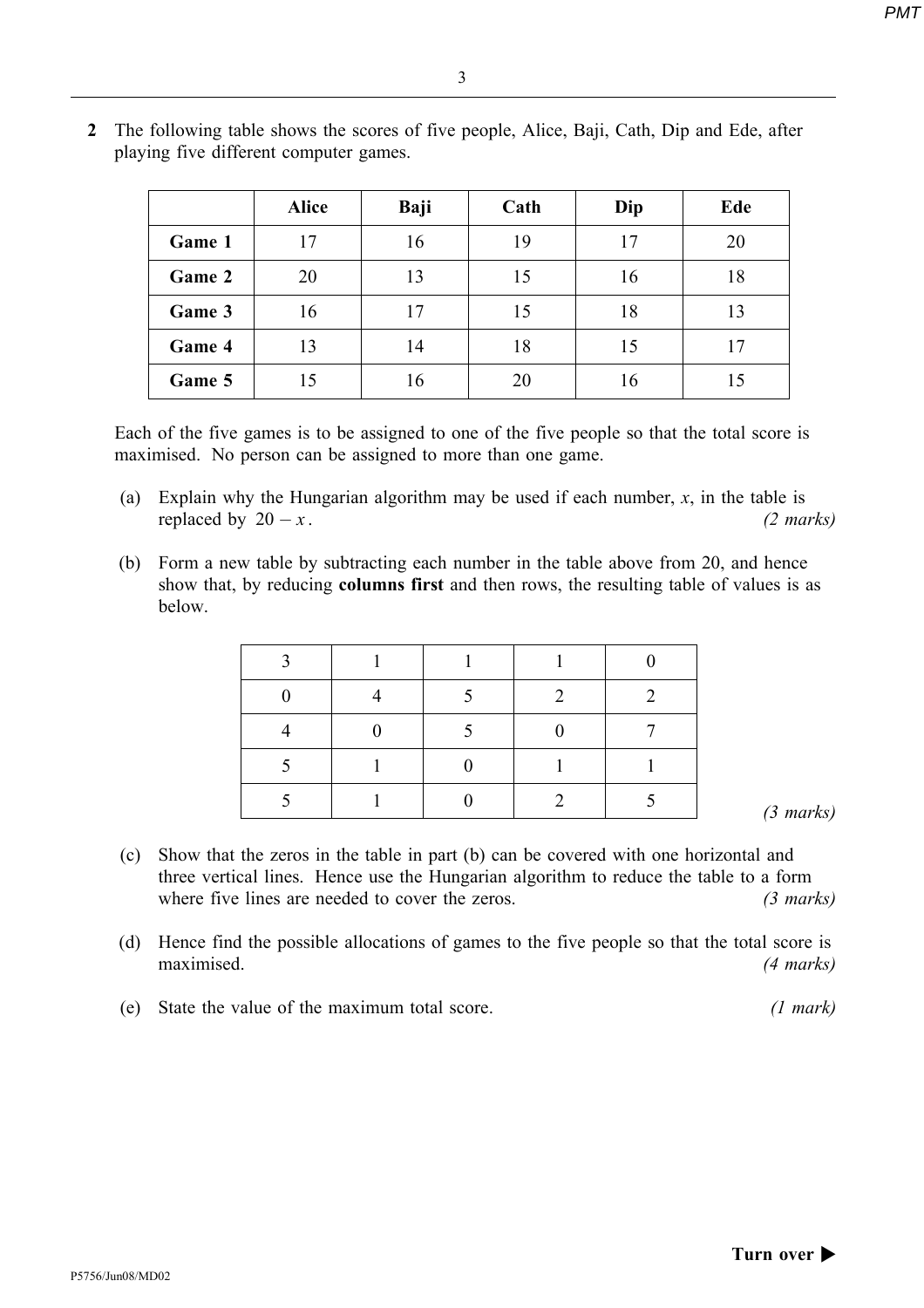3 Two people, Roseanne and Collette, play a zero-sum game. The game is represented by the following pay-off matrix for Roseanne.

|          |                 | <b>Collette</b>          |  |  |  |  |
|----------|-----------------|--------------------------|--|--|--|--|
|          | <b>Strategy</b> |                          |  |  |  |  |
| Roseanne |                 | $\overline{\phantom{m}}$ |  |  |  |  |
|          | ĸ,              |                          |  |  |  |  |

|  |  | (a) (i) Find the optimal mixed strategy for Roseanne. | $(7 \text{ marks})$ |
|--|--|-------------------------------------------------------|---------------------|
|--|--|-------------------------------------------------------|---------------------|

- (ii) Show that the value of the game is  $-0.5$ . (1 mark)
- (b) (i) Collette plays strategy  $C_1$  with probability p and strategy  $C_2$  with probability q. Write down, in terms of p and q, the probability that she plays strategy  $C_3$ . (1 mark)
	- (ii) Hence, given that the value of the game is  $-0.5$ , find the optimal mixed strategy for Collette. (4 marks)
- 4 A linear programming problem consists of maximising an objective function P involving three variables  $x$ ,  $y$  and  $z$ . Slack variables  $s$ ,  $t$ ,  $u$  and  $v$  are introduced and the Simplex method is used to solve the problem. Several iterations of the method lead to the following tableau.

| $\boldsymbol{P}$ | $\boldsymbol{x}$ | v     | Z | S    |      | $\boldsymbol{u}$ | v | value |
|------------------|------------------|-------|---|------|------|------------------|---|-------|
|                  |                  | $-12$ |   |      | $-3$ |                  |   | 37    |
|                  |                  | $-8$  |   |      | ↑    |                  |   | 16    |
|                  |                  |       |   |      | ◠    |                  |   | 20    |
|                  |                  |       |   | $-1$ | ◠    |                  |   | 14    |
|                  |                  |       |   |      |      |                  |   |       |

- (a) (i) The pivot for the next iteration is chosen from the  $\nu$ -column. State which value should be chosen and explain the reason for your choice. (2 marks)
	- (ii) Perform the next iteration of the Simplex method. (4 marks)
- (b) Explain why your new tableau solves the original problem. (1 mark)
- (c) State the maximum value of P and the values of x, y and z that produce this maximum value. (2 marks)
- (d) State the values of the slack variables at the optimum point. Hence determine how many of the original inequalities still have some slack when the optimum is reached.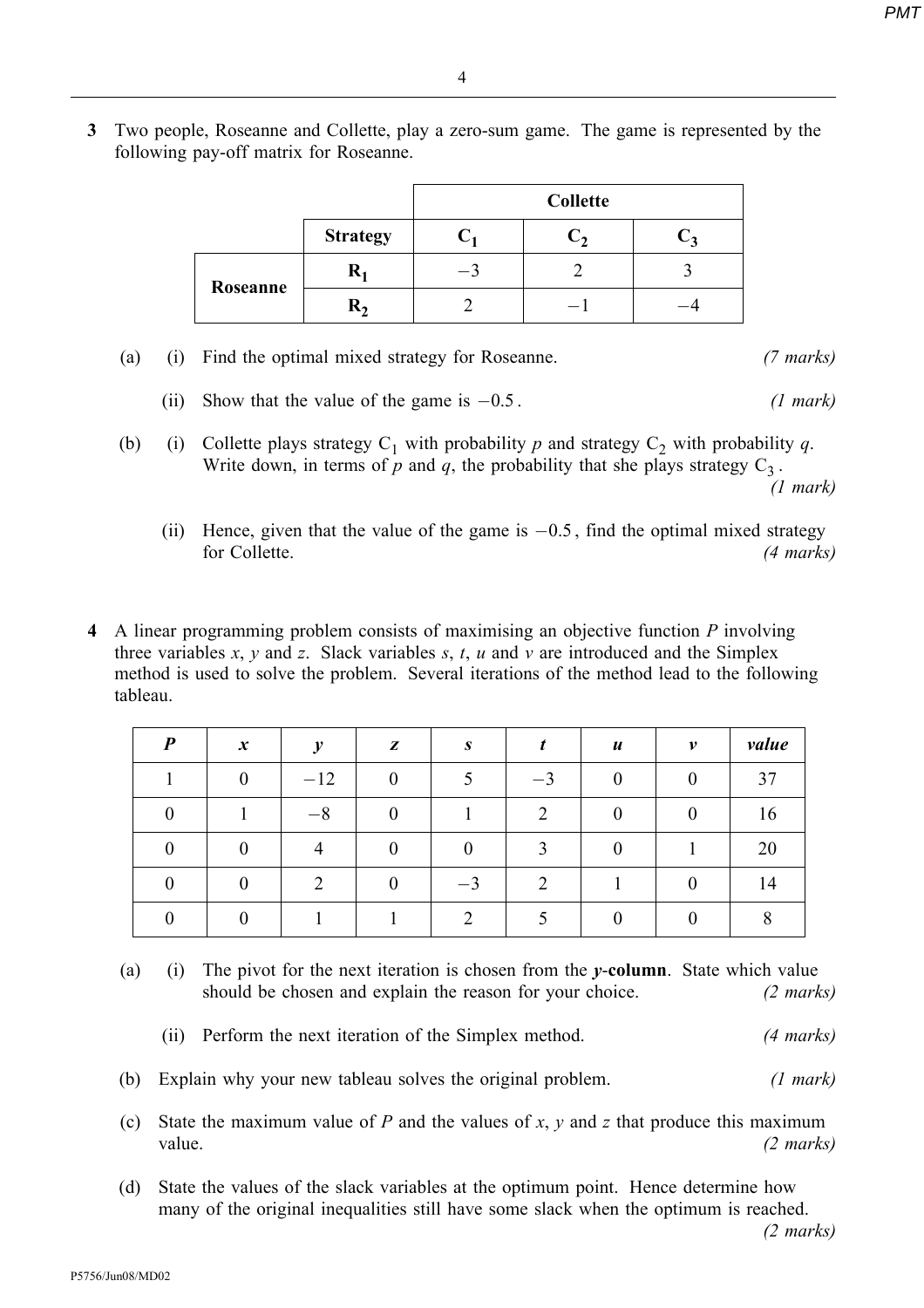5 [Figure 3, printed on the insert, is provided for use in this question.]

A small firm produces high quality cabinets.

It can produce up to 4 cabinets each month.

Whenever at least one cabinet is made during that month, the overhead costs for that month are £300.

It is possible to hold in stock a maximum of 2 cabinets during any month.

The cost of storage is £50 per cabinet per month.

The orders for cabinets are shown in the table below. There is no stock at the beginning of January and the firm plans to clear all stock after completing the April orders.

| <b>Month</b>                | January | February | March | Aprıl |
|-----------------------------|---------|----------|-------|-------|
| Number of cabinets required |         |          |       |       |

(a) Determine the total cost of storing 2 cabinets and producing 3 cabinets in a given month. (2 marks)

- (b) By completing the table of values on Figure 3, or otherwise, use dynamic programming, working backwards from April, to find the production schedule which minimises total costs. (8 marks)
- (c) Each cabinet is sold for £2000 but there is an additional cost of £300 for materials to make each cabinet and £2000 per month in wages. Determine the total profit for the four-month period. (3 marks)

## Turn over for the next question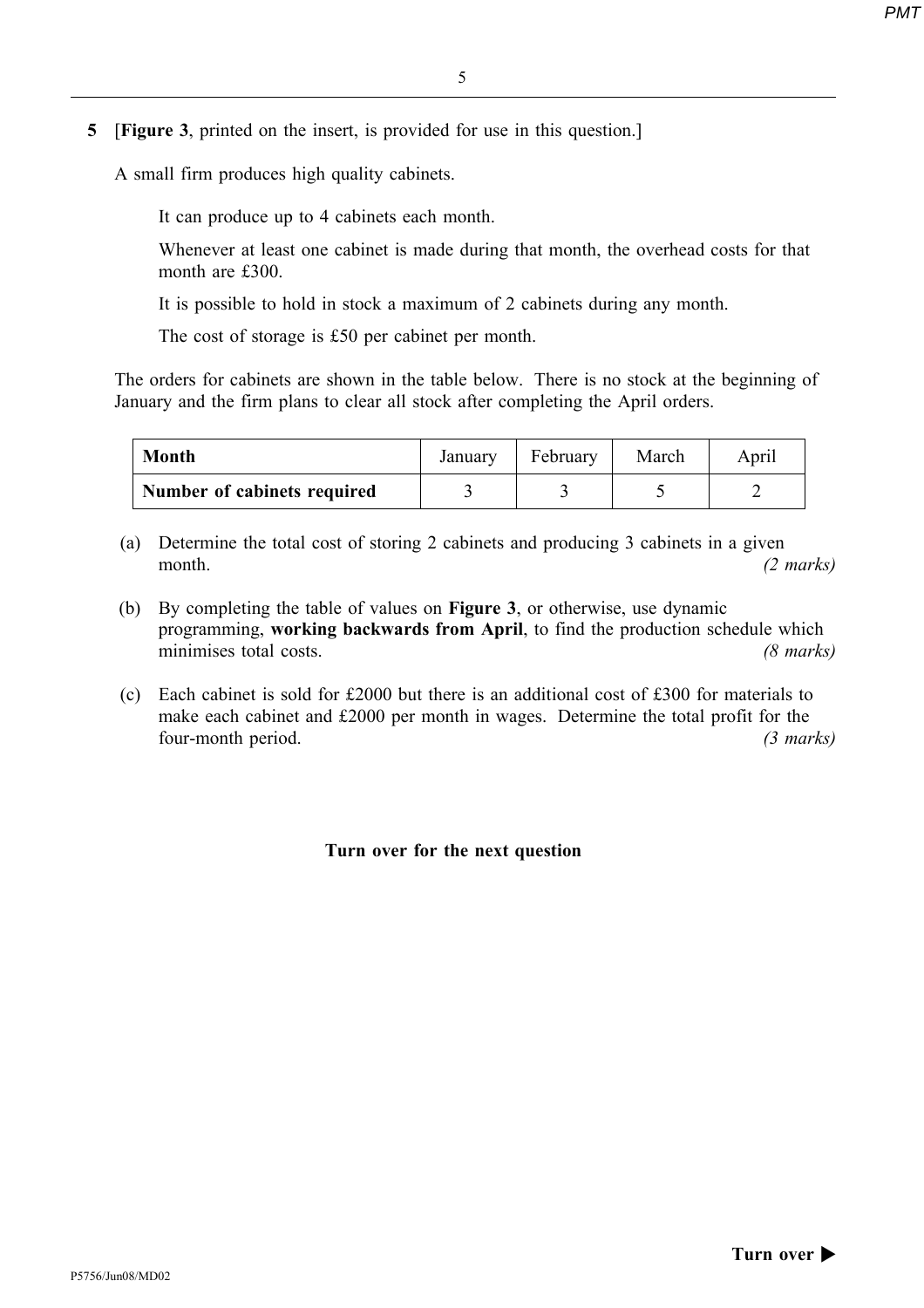6 [Figures 4, 5 and 6, printed on the insert, are provided for use in this question.]

The network shows a system of pipes with the lower and upper capacities for each pipe in litres per second.



- (a) (i) Find the value of the cut C.  $(1 \text{ mark})$ 
	- (ii) Hence state what can be deduced about the maximum flow from  $S$  to  $T$ .

(1 mark)

- (b) Figure 4, printed on the insert, shows a partially completed diagram for a feasible flow of 32 litres per second from S to T. Indicate, on **Figure 4**, the flows along the edges  $PQ$ ,  $UQ$  and  $UT$ . (3 marks)
- (c) (i) Taking your feasible flow from part (b) as an initial flow, indicate potential increases and decreases of the flow along each edge on **Figure 5**. (2 marks)
	- (ii) Use flow augmentation on **Figure 5** to find the maximum flow from S to T. You should indicate any flow augmenting paths in the table and modify the potential increases and decreases of the flow on the network. (5 marks)
	- (iii) Illustrate the maximum flow on **Figure 6.**  $(1 mark)$

## END OF QUESTIONS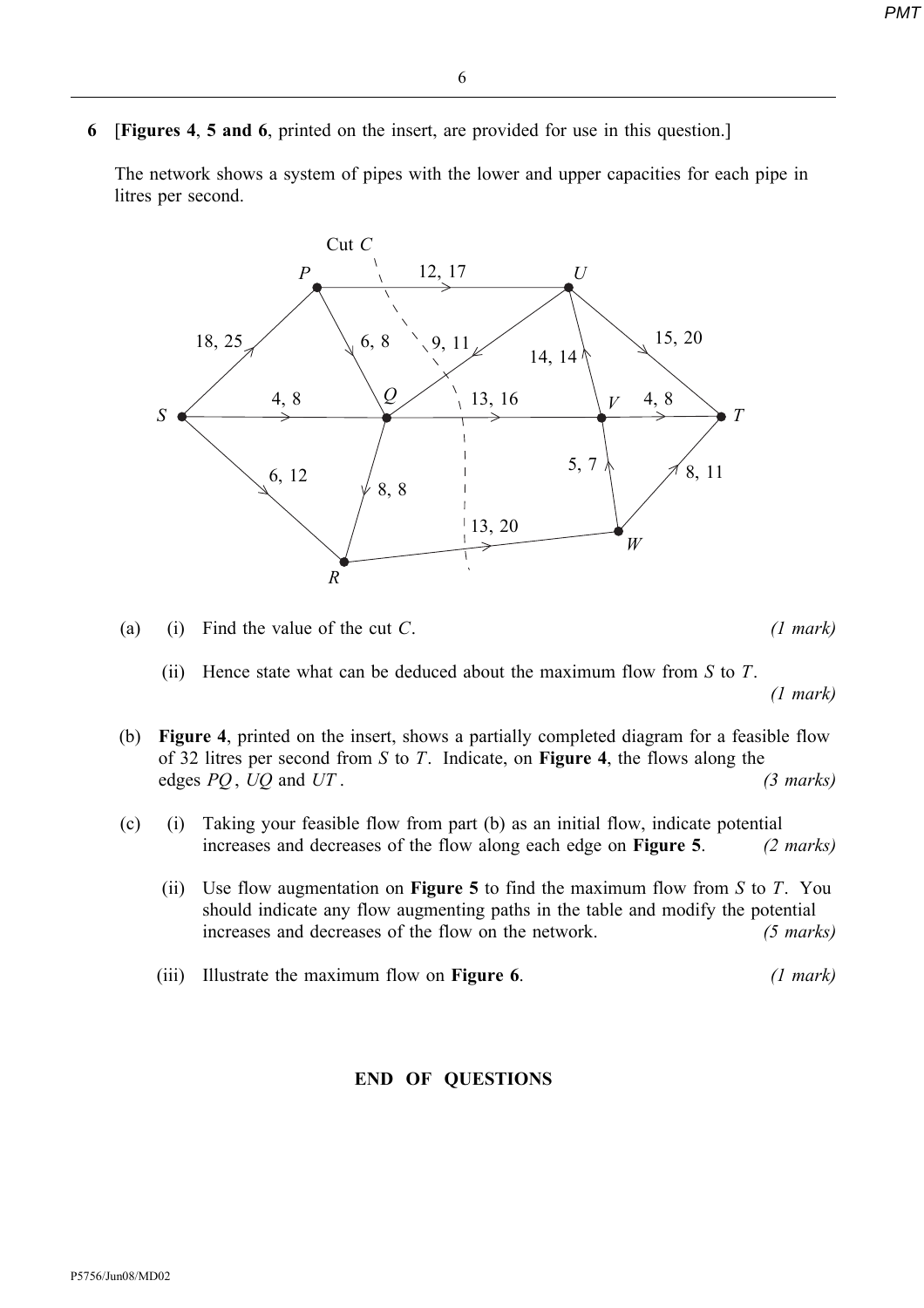There are no questions printed on this page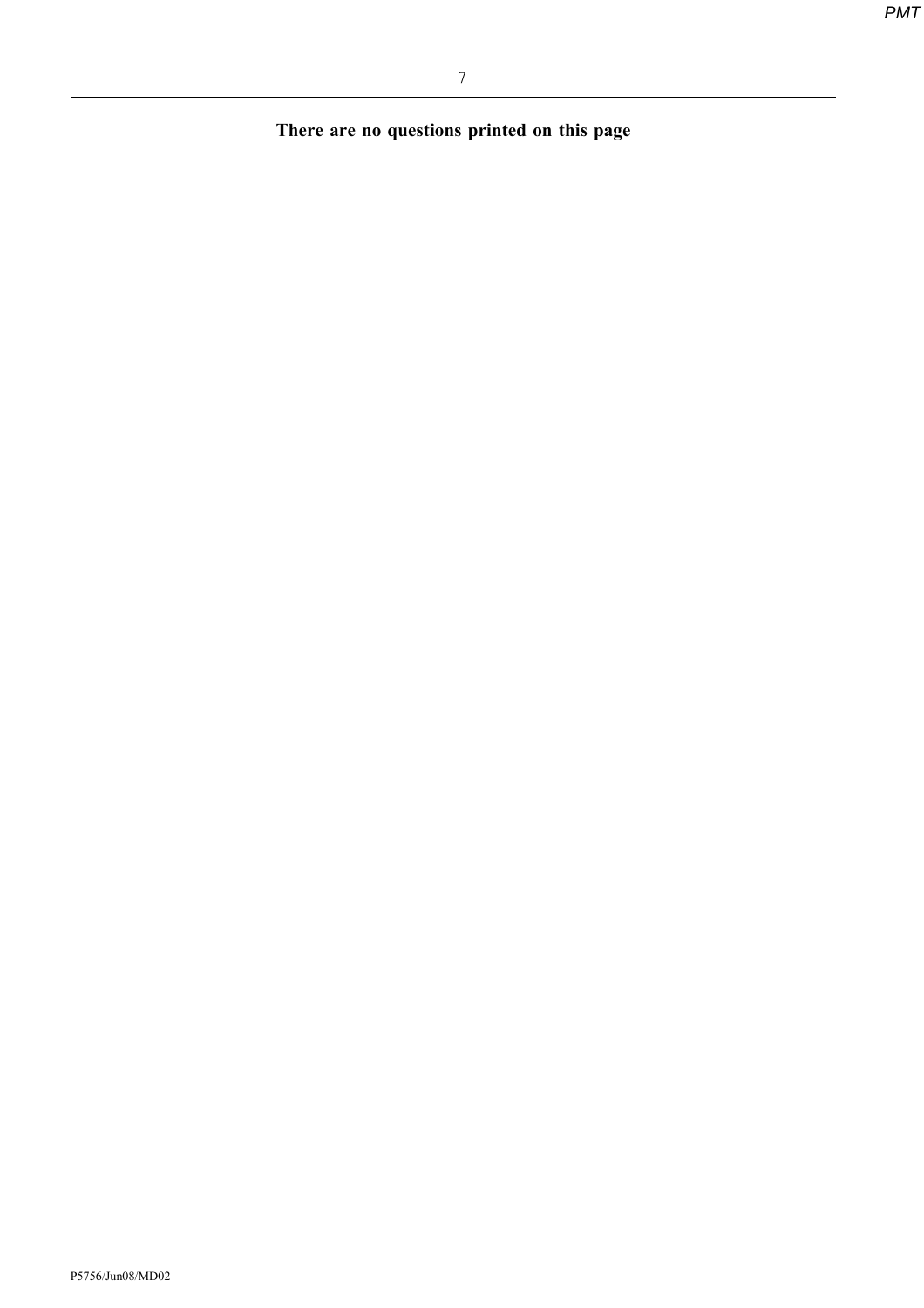There are no questions printed on this page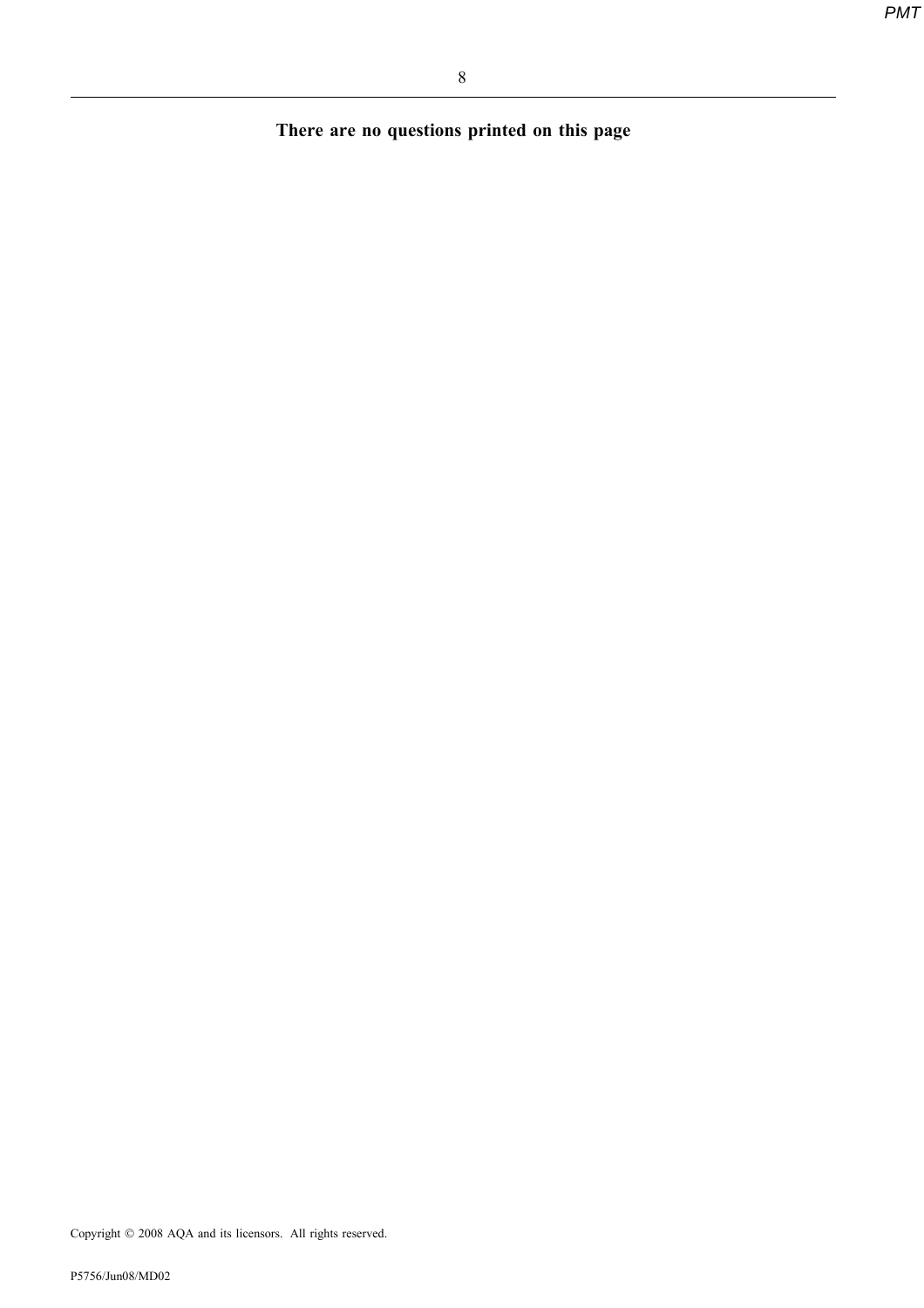| Surname             |  |  |  |  | <b>Other Names</b> |                  |  |  |
|---------------------|--|--|--|--|--------------------|------------------|--|--|
| Centre Number       |  |  |  |  |                    | Candidate Number |  |  |
| Candidate Signature |  |  |  |  |                    |                  |  |  |

General Certificate of Education June 2008 Advanced Level Examination

MATHEMATICS MD02 Unit Decision 2



# Insert

Insert for use in Questions 1, 5 and 6.

Fill in the boxes at the top of this page.

Fasten this insert securely to your answer book.

Turn over for Figure 1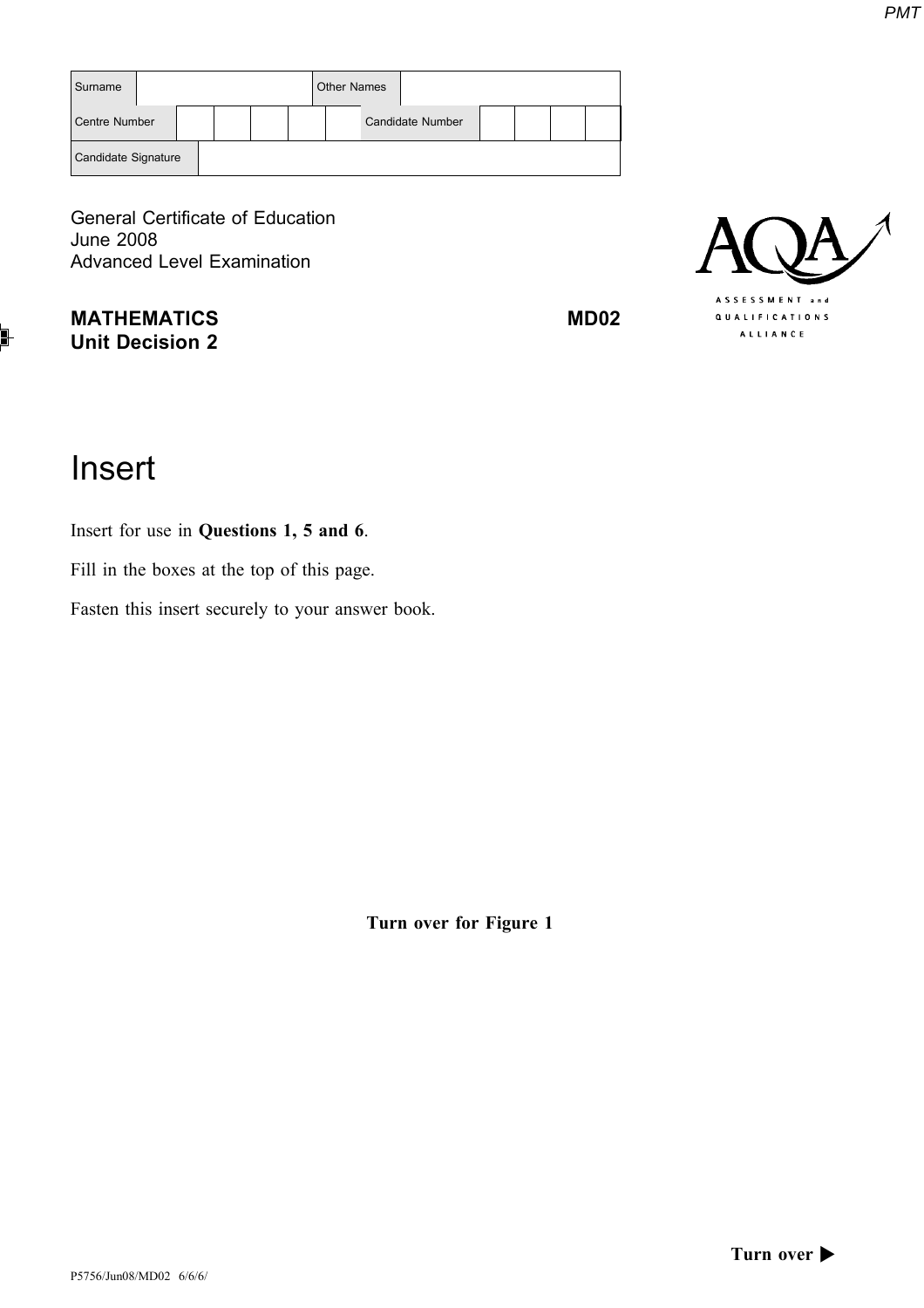





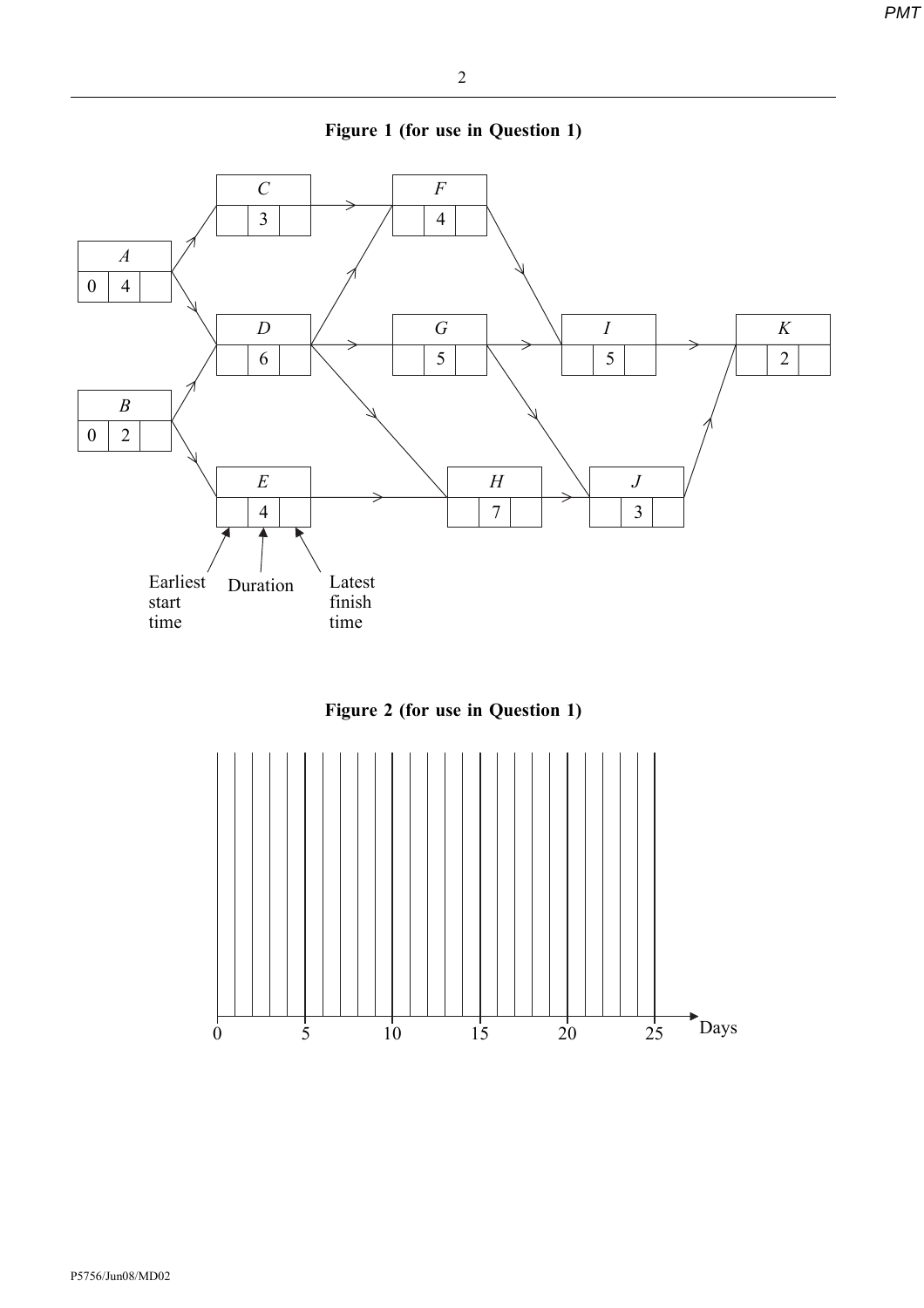## Figure 3 (for use in Question 5)

Initial State is the number of cabinets in stock at the beginning of that month.

Action is the number of cabinets made during that month.

Destination State is the number of cabinets in stock at the end of that month after the demand has been met.

The destination state for March becomes the initial state for April and so on.

| Month &<br><b>Demand</b> | <b>Initial State</b> | <b>Action</b>    | <b>Destination</b><br><b>State</b> | Value                  |
|--------------------------|----------------------|------------------|------------------------------------|------------------------|
| April                    | $\boldsymbol{0}$     | $\sqrt{2}$       | $\boldsymbol{0}$                   | $300 + 0 = 300$        |
| (demand 2)               |                      |                  |                                    |                        |
|                          | $\mathbf 1$          | $\,1$            | $\boldsymbol{0}$                   | $300 + 50 = 350$       |
|                          |                      |                  |                                    |                        |
|                          | $\overline{2}$       | $\boldsymbol{0}$ | $\boldsymbol{0}$                   | $0 + 100 = 100$        |
| March                    | $\mathbf{1}$         | $\overline{4}$   | $\boldsymbol{0}$                   | $300 + 50 + 300 = 650$ |
| (demand 5)               |                      |                  |                                    |                        |
|                          | $\sqrt{2}$           | $\overline{3}$   | $\boldsymbol{0}$                   |                        |
|                          |                      | $\overline{4}$   | $\mathbf{1}$                       |                        |
| February                 | $\boldsymbol{0}$     | $\overline{4}$   | $\mathbf 1$                        |                        |
| (demand 3)               |                      |                  |                                    |                        |
|                          | $\mathbf{1}$         | $\overline{3}$   | $\mathbf{1}$                       |                        |
|                          |                      | $\overline{4}$   | $\overline{2}$                     |                        |
|                          |                      |                  |                                    |                        |
|                          | $\sqrt{2}$           | $\overline{2}$   | $\mathbf{1}$                       |                        |
|                          |                      | $\overline{3}$   | $\overline{2}$                     |                        |
| January                  | $\boldsymbol{0}$     | $\overline{3}$   | $\boldsymbol{0}$                   |                        |
| (demand 3)               |                      | $\overline{4}$   | $\,1\,$                            |                        |

Production Schedule which minimises total costs

| <b>Month</b>            | January | February | March | April |
|-------------------------|---------|----------|-------|-------|
| Number of cabinets made |         |          |       |       |

Turn over  $\blacktriangleright$